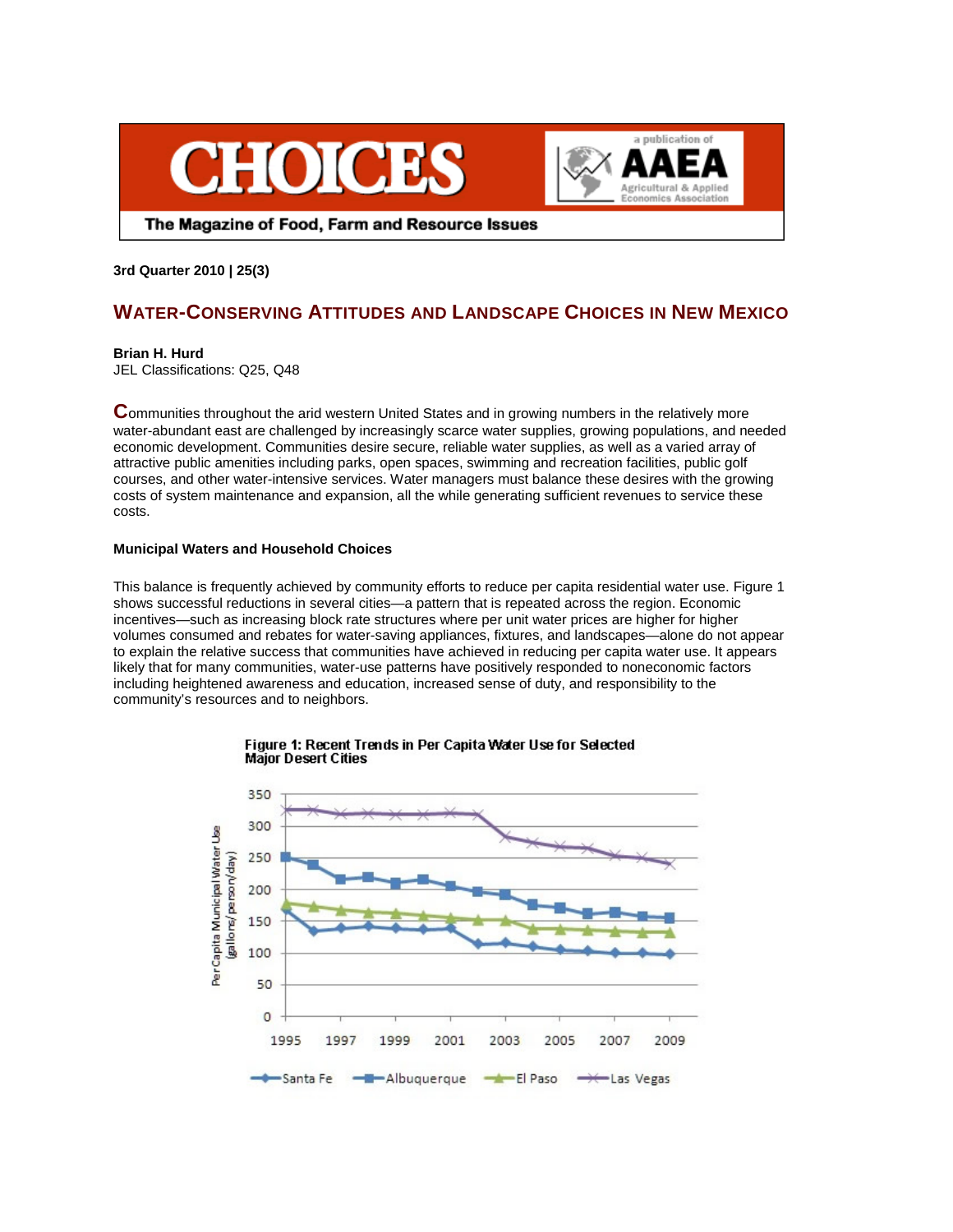Municipal water conservation programs have found growing acceptance in communities throughout regions grappling with water scarcity and drought. Program elements often include economic incentives, such as rebate programs that reduce or replace turfgrass with water-wise landscapes and drought–tolerant vegetation and in some places provide credits for installing water-conserving fixtures and appliances. Communities are also encouraging conservation by replacing declining or flat rate pricing structures with increasing-block rates. However, in addition to public acceptability of rate changes, the utility must also meet its revenue requirements and avoid the 'conservation trap' in which reduced water use results in diminished revenues and hence the need to raise rates even further and risk the perception that water conservation success is being punished. This is a particular problem for systems where system-wide growth is leveling off and there are not sufficient numbers of new customers to offset revenue losses from conservation. That is an important and recognized problem that confronts successful water conservation and drought management programs. In fact, the city of Las Cruces' water conservation ordinance explicitly addresses this problem and implements program monitoring and economic evaluation to ensure that the program will "remain revenue neutral on utility operations" (City of Las Cruces Water Conservation Program, page 15).

Resistance to higher water rates and limited program resources for financial incentives means greater reliance on noneconomic approaches and public appeals for wise–use and 'correct' behavior. As public resources are directed into such programs, concerns are raised about their effectiveness and performance. Assessments of public attitudes and the barriers to changing behavior can provide both quantitative and qualitative measures of conservation program impacts and effectiveness and are the subject of recent research in New Mexico (Spinti, St-Hilaire, and Van Leeuwen, 2004; Hurd and Smith, 2005; Hurd, 2006; Hurd, St-Hillaire, and White, 2006).

In New Mexico water conservation programs have been very actively developed in all of the urban areas, including the major cities of Santa Fe, Albuquerque, and Las Cruces. Each of these cities, for example, have revised their water rates structures, and all have an increasing-block structure to volumetric pricing in addition to fixed monthly charges. Figure 2 compares the current volumetric pricing for each of these cities, and shows that Santa Fe has the most aggressive volumetric pricing policy as well as the highest fixed charge of \$14.54 per month—compared to \$11.41 and \$6.82 in Albuquerque and Las Cruces, respectively. This disparity is explained in part by Santa Fe's recent acute shortages and heightened need for conservation as well as raising revenues for infrastructure expansion.



#### Figure 2: Volumetric Water Use Rates as of September 2010 for Selected New Mexico Cities

In addition to conservation pricing, additional incentive and rebate programs have been offered. For example, Albuquerque currently offers single-family residences a water bill credit of \$0.75 for every square foot of lawn converted to Xeriscape up to 2,000 square feet, and has rebate programs for high-efficiency showerheads, toilets, washing machines, and hot water recirculation systems. Until July 2010, Santa Fe had a rebate program for washing machines, high efficiency toilets, and rain barrels; though successful it was discontinued due to limited funds. And Las Cruces, while not providing direct incentives or rebates, offers education and occasional workshops in residential landscape planning and implementation (Santa Fe Sangre de Cristo Water Division, 2010; Albuquerque Bernalillo County Water Use Authority, 2010; City of Las Cruces Utilities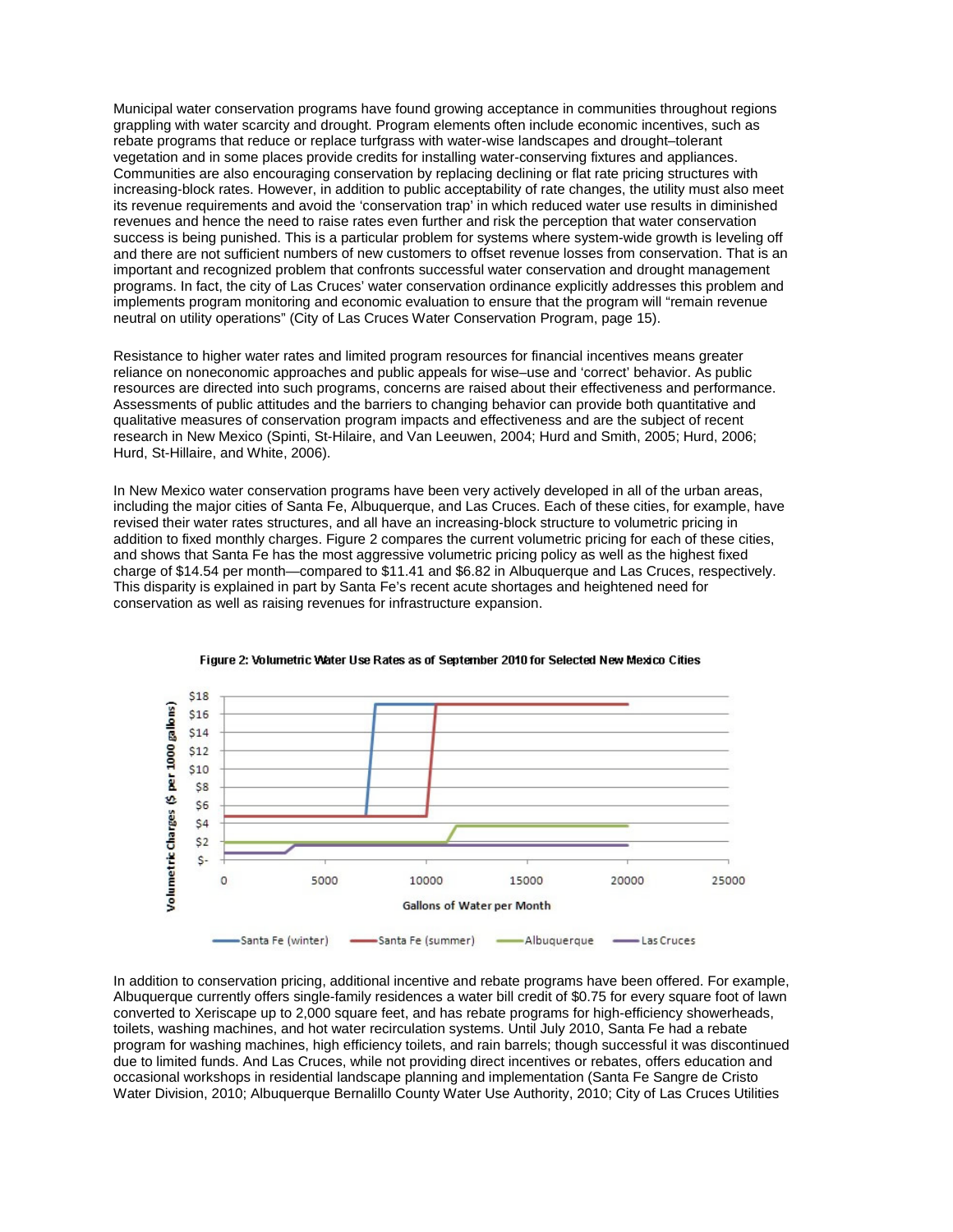Dept., 2010).

## **Household Perceptions of Water Importance and Personal Responsibility**

Irrigating the urban residential landscape usually accounts for 40-70% of household water use. Additionally, residential landscapes receive 30 to 40% more water than typically required by the common types of plants and grass. Estimates of potential water savings range from 35% to 75% of current per capita water use based on a typical home with a traditional bluegrass type landscape (Sovocool, 2005). Improvements in the efficiency of landscape irrigation could yield significant water savings and is properly the focus of municipal water conservation programs.

In 2004, a mail survey was conducted of 1,216 households in Santa Fe, Albuquerque, and Las Cruces, New Mexico to gather data on household water conservation, preferences and attitudes toward landscapes using accepted protocols (e.g., Dillman, 2000). Survey findings from 423 completed responses were compared to 2000 Census data and, although the sample was higher than the general population in levels of both education and income, that is not too surprising given that the sample is based on home ownership, which is likely to correlate with higher levels of both income and education. The primary focus of the survey was to collect data on landscape preferences in order to model landscape choices and the important factors that affect a homeowner's landscape decisions. Summary findings from selected survey questions are given below, however the technical details and results from the choice modeling are more completely provided in Hurd (2006).

Two key factors that determine how receptive a household might be to both economic and noneconomic efforts to change their water-use and landscape choices is the degree of perceived importance of waterstress within their community and the perception of personal responsibility toward water conservation in general. It is expected that residents who tend to consider water-stress within their community as important and that those who are more considerate of their own personal responsibility will more likely be influenced by water conservation programs. And this could indicate if there would be an increased likelihood of making actual changes in their landscape and water-use choices and behaviors. Key findings suggest that homeowner attitudes and perspectives regarding importance of water issues and personal responsibility for water conservation are generally strong.



Figure 3: Homeowner Perceptions of Relative Importance of Water-Stress in Their Community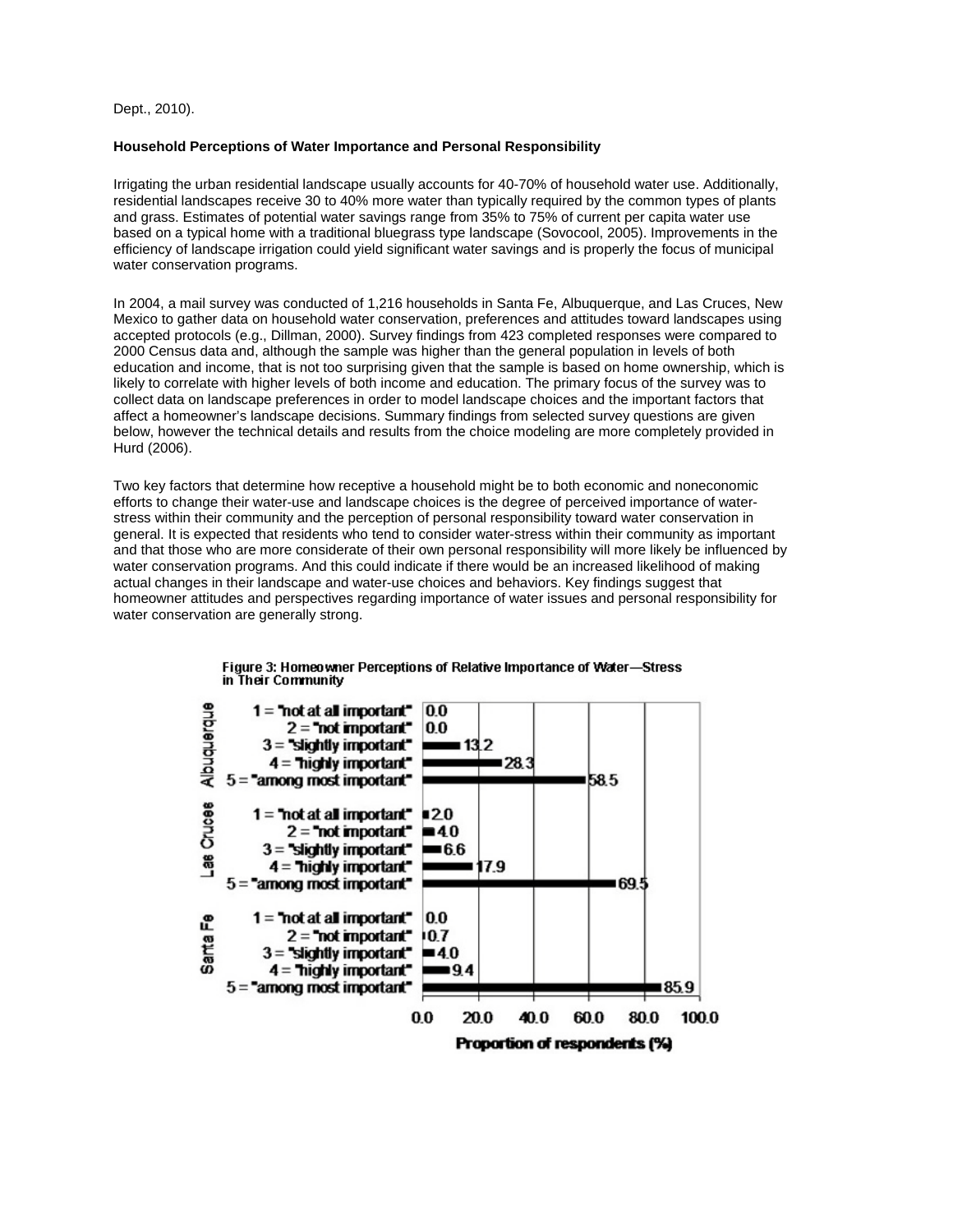

Figure 4: Perceived Degree of Household Responsibility for Water Conservation

## **Is Cost a Barrier in Landscape Choice?**

Water-intensive lawn landscapes are increasingly giving way to more water efficient and climate appropriate landscapes. Acceptance of water-conserving, Xeriscape landscapes appears to be growing, though the rate of adoption seems to be lagging and suggests that significant barriers may well exist (Spinti, St-Hilaire, and Van Leeuwen, 2004). Effective municipal water conservation programs will better achieve significant per capita water savings by identifying and addressing key barriers and triggers that otherwise impede change.



Figure 5: Is Cost Perceived as a Barrier to Xeriscape Adoption?

Transitions toward water-conserving landscapes can be induced or hindered by desires of consistency with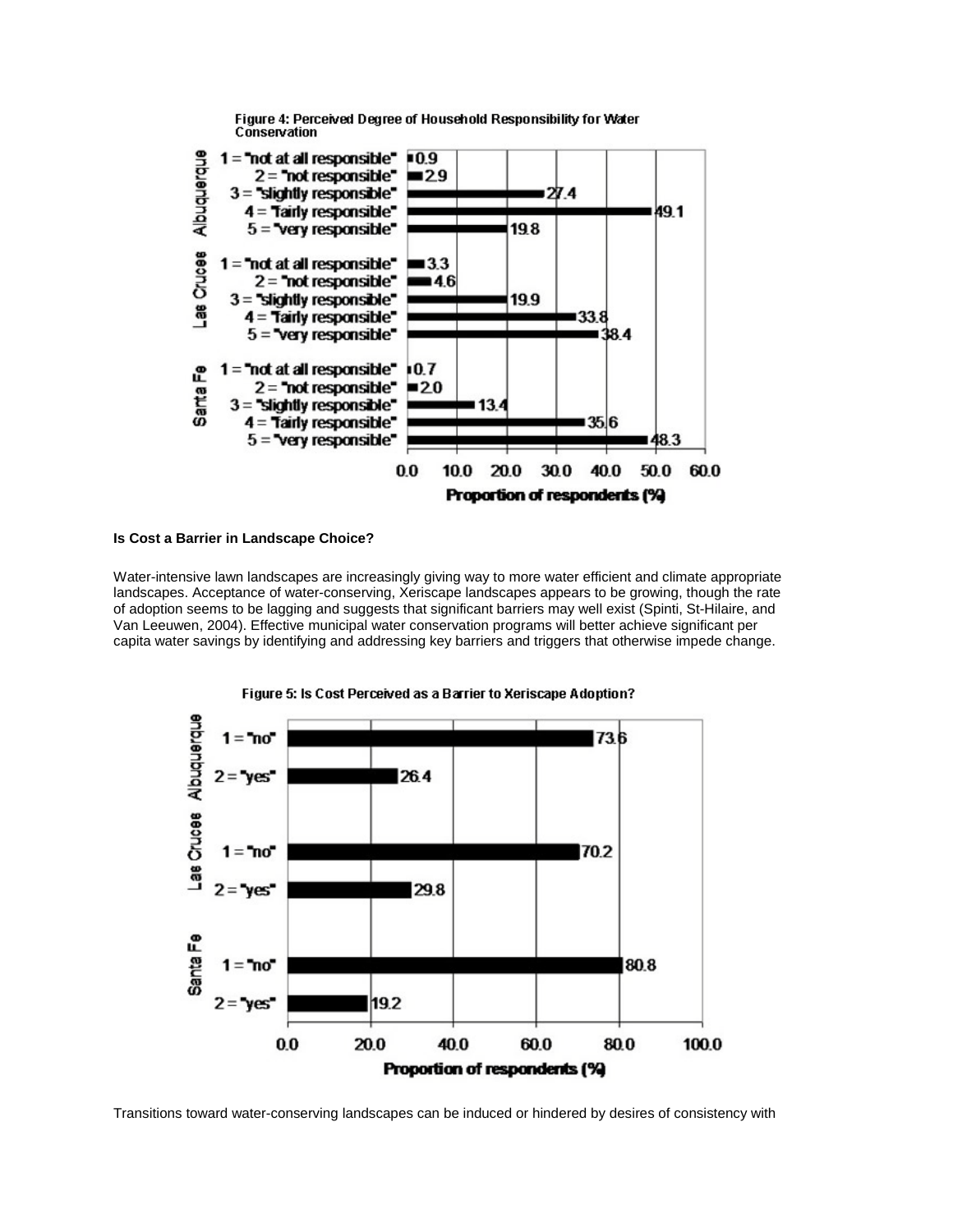neighboring landscapes, cultural constraints—such as preconceptions of residential landscape or familiarity and comfort with traditional turfgrass lawns, and ultimately by access to and availability of sufficient time and money. Figure 5 shows how homeowners responded when asked if cost was a prohibitive factor in considering whether or not to adopt Xeriscape.

Additional findings suggest that:

- 1. The use of water-saving devices is quite widespread, with more than 90% of these households reporting at least one device such as a low-flow toilet, faucet or showerhead.
- 2. Santa Fe residents tend to identify strongly with relatively more natural and native landscapes. With less than 10% of landscape in lawn, 61% of Santa Fe residents report being content with their existing landscape, more than either Albuquerque (55%) or Las Cruces (56%). This suggests that there is a significant share of households, particularly in Albuquerque and Las Cruces that might consider landscape changes with improved outdoor water-use efficiency.
- 3. There is considerable interest by 15% of these homeowners in learning more about and seeking advice on landscaping. Perhaps this is a potential area for increased Extension and public education programs by local communities.
- 4. More than 80% of these homeowners indicated that water price is an important consideration in landscape decisions, even more than the 55% indicating the importance of community waterconservation programs.
- 5. There is broad support by nearly 95% of these households to use water-efficient landscapes around public buildings.

## **Moving Forward**

Communities are realizing measurable success in reducing per capita water use, as residents alter their behavior and patterns of water use, adopt new high-efficiency systems, and adapt to more climateappropriate landscapes in residential and public settings. Though changes in water rate schedules and limited availability of rebate programs have contributed to this success, something more profound appears to be motivating behavior than mere economics. The survey findings tend to confirm that water-use behavior can be affected by changing attitudes, awareness, and know-how. New Mexico's residents are, for the most part, mindful of water-conservation challenges and prepared to shoulder responsibility for stewarding the state's water resources. The findings further suggest that New Mexico residents are increasingly aware of the role of water in their communities and state. How households manage and use water to create desired landscapes and outdoor living spaces can be significant. For example, if residential outdoor water use could be cut by one-fourth in just the three communities profiled in this study, annual water savings could approach 6 billion gallons of treated, potable water—approximately 17,000 acre-feet. Conservatively valuing this saved water at a rate of \$1 per thousand gallons yields, nearly \$6 million savings would accrue to the residents of these communities.

Other water-stressed communities may find noneconomic factors attractive program elements in addition to changing water rates and rebate programs. However, it is probably short-sighted to consider these factors as replacements for incentive-based programs that are particularly helpful for achieving the lower levels of per capita water use.

## **For More Information**

Albuquerque Bernalillo County Water Use Authority. (2010). Albuquerque water rate schedule. Available online:<http://www.abcwua.org/content/view/220/408/,> accessed: Sept. 9, 2010.

City of Las Cruces Utilities Department. (2010). Las Cruces water rates. Available online: [http://www.las](http://www.las-cruces.org/financial_srvs/utility%20services.shtm,)[cruces.org/financial\\_srvs/utility%20services.shtm,](http://www.las-cruces.org/financial_srvs/utility%20services.shtm,) accessed: Sept. 9, 2010.

Dillman, D. A. (2000). *Mail and internet surveys: The tailored design method (2nd Edition)*. New York: John Wiley & Sons.

Hurd, B.H. and Smith, J. (2005). Landscape attitudes and choices: A survey of New Mexico homeowners. New Mexico State Univ., Las Cruces, N.M., Water Task Force Report 5. Available online: [http://aces.nmsu.edu/pubs/taskforce/water/WTF\\_5.pdf.](http://aces.nmsu.edu/pubs/taskforce/water/WTF_5.pdf)